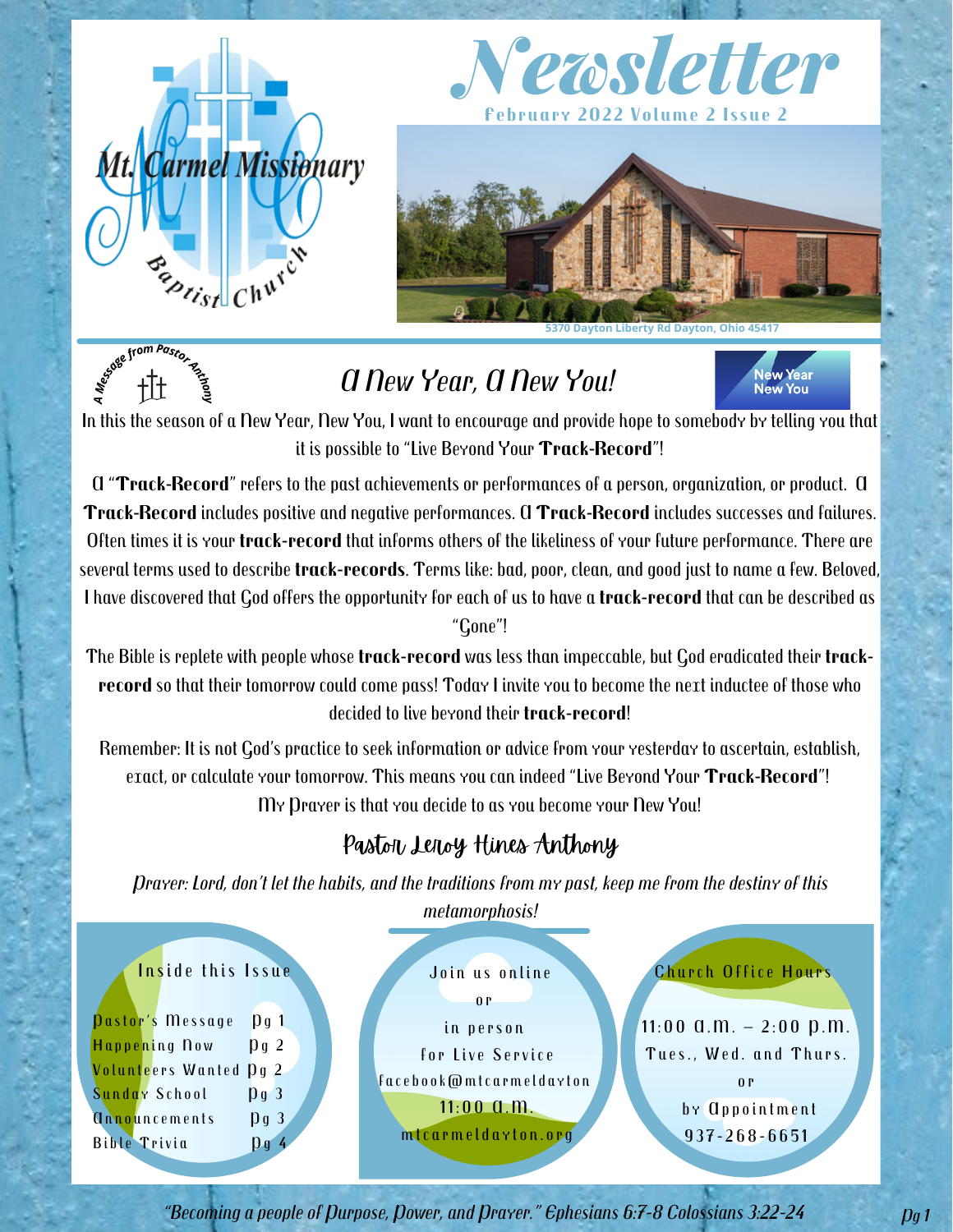## *What's Happening Now..* 5th A*nnual "Pledge Your Year" Scholarship Fundraiser*

The fifth annual "Pledge Your Year" Scholarship Fundraiser is underway! Please help the Mt. Carmel Missionary Baptist Church

Scholarship Committee raise funds for our graduating, college-bound, high school seniors. Your generous donations will support tuition, room and board, and books for a student in need.

Please see any Scholarship Committee member to pledge your (graduation) year! The last day to donate is March 27, 2022. For any questions, please contact Rhonda Pimento or Angela Jeter.

## *Volunteers Wanted*



*Become A Mt Carmel VIP (Volunteer In Purpose)*

*People choose to volunteer for a variety of reasons. For some it offers the chance to give something back to the community or make a difference to the people around them. For others it provides an opportunity to develop new skills or build on existing experience and knowledge.*

*Why not share your skill as a grant writer, videographer, event coordinator, actor, tradesman, or whatever your gift may be, we invite you to become a Mt. Carmel VIP!*



*Youth Ministry Sanctuary Choir Ministry Bus Ministry Culinary Ministry Sunshine Ministry The Mens Ensemble Ministry Youth Usher Ministry Young Davids Ministry Senior Mission Ministry Girl Scout Ministry N2 Praise Dance Ministry Guild Girls Ministry Deaconess Ministry Multi-Media Ministry Childrens Band Ministry*

**Citizens are encouraged to continue practicing CDC safety [measures](https://www.cdc.gov/coronavirus/2019-ncov/prevent-getting-sick/prevention.html) to protect themselves and others from** COVID-19:



Wear a mask in public spaces Clean and disinfect surfaces Practice social distancing Monitor Your health daily Avoid crowded places Wash hands often

Get the COVID-19 vaccine, and booster if applicable Cover coughs and sneezes



#### Get a COVID-19 test if sick

#### Place Your Order for Free At-Home COVID-19 Tests

Limit of one order per residential address

One order includes #4 individual rapid antigen COVID-19 tests Orders will ship free starting in late January go to <https://special.usps.com/testkits>



#### *Worship In Art Newsletter Team*

Executive Advisor, D. Ferguson Chief Editor, L. Giles, Co-Editor, S. Perry, Production, L. Young, Photographer, D. Roberts, Designer, R. Jones *Contributor, Wiley M. Nolan*

*"Becoming a people of Purpose, Power, and Prayer." Ephesians 6:7-8 Colossians 3:22-24 Pg 2*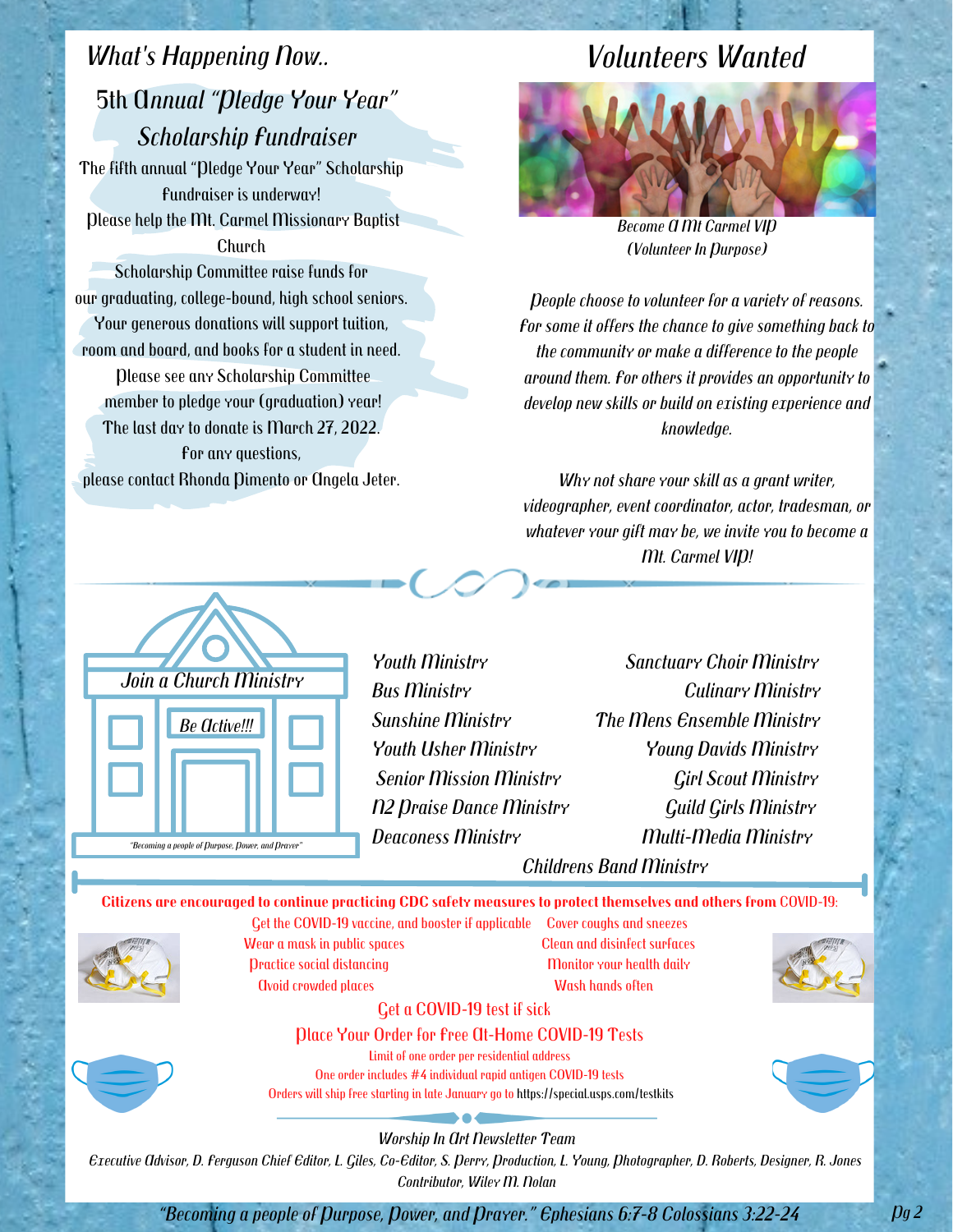

*Zoom meetings ID 840-0305-7229 Passcode 155734 Dial in (301) 715-8592.*

> *Join us at 9:30 am February 6, 2022 "Speaking Truth to Power" 2 Samuel 12: 1-9, 13-15*

> *Join us at 9:30 am* February 13, 2022 "Restoring Law and Order" Ezra 7: 1-10, 23-26

*Join usat 9:30 am February 20, 2022* "*Enduring False Charges" Scripture: Job 8:1-10, 20-22*

> *Join us at 9:30 am February 27, 2022 "Hope for Justice" Job 43: 1-6, 10 - 17*



# *ANNOUNCEMENTS*

- *Pastor Anthony will teach Sunday School the First Sunday of every month starting at 9:30 a.m..*
- *Our food pantry is open every Thursday from* 10:00 a.m.to 1:00 p.m.
- *Youth Bible Study will meet the first and third Wednesday of every month with study hall starting at 6:00 p.m. followed by Bible Study at 7:00 p.m.at the church.*
- *Women's Empowerment Bible Study meets every Tuesday at 7:00 p.m.Zoom meeting ID <sup>81597042841</sup> Pass ID. 162837. Dial In (301) 715-8592.*
- *Wednesday Morning Bible Study, 11:00 a.m; Wednesday Evening Prayer Meeting, 6:30 p.m. and Bible Study, 7:00 p.m. Zoom meeting ID 870-6093-2226 Passcode 251111. Dial in (312) 626-6799.*
- *If anyone would like to submit announcements / information or suggestions for our newsletter, please forward information to Mtcarmeldayton@gmail.com or call (937) 301-7992 no later than the 2nd Sunday of the month. If you would like the newsletter emailed or mailed to you, please ensure the office has your email address or mailing address.*
- *February Keeper of the Keys (please give a three (3) day notice) If you need access to the church outside normal office hours, call Deacon Gates at (937) 409-7189.*
- *Girl Scout Cookies Sale started 7 January 2022...please call Kadijah Taylor for more information at 937-641-9214 or see her at Sunday School or after church.*



## *Black History Facts*

In 1926, historian Carter C. Woodson became the father of Black History Month. Carter spearheaded what was then *known as "Negro History Week".*

Today, the official name is Black History Month, and the celebration of black history has been recognized by the U.S. Government for nearly 40 years.<br>Each year the President issues a proclamation declaring February, National African American History Month and urges

*the public to observe it.*

*"Becoming a people of Purpose, Power, and Prayer." Ephesians 6:7-8 Colossians 3:22-24*